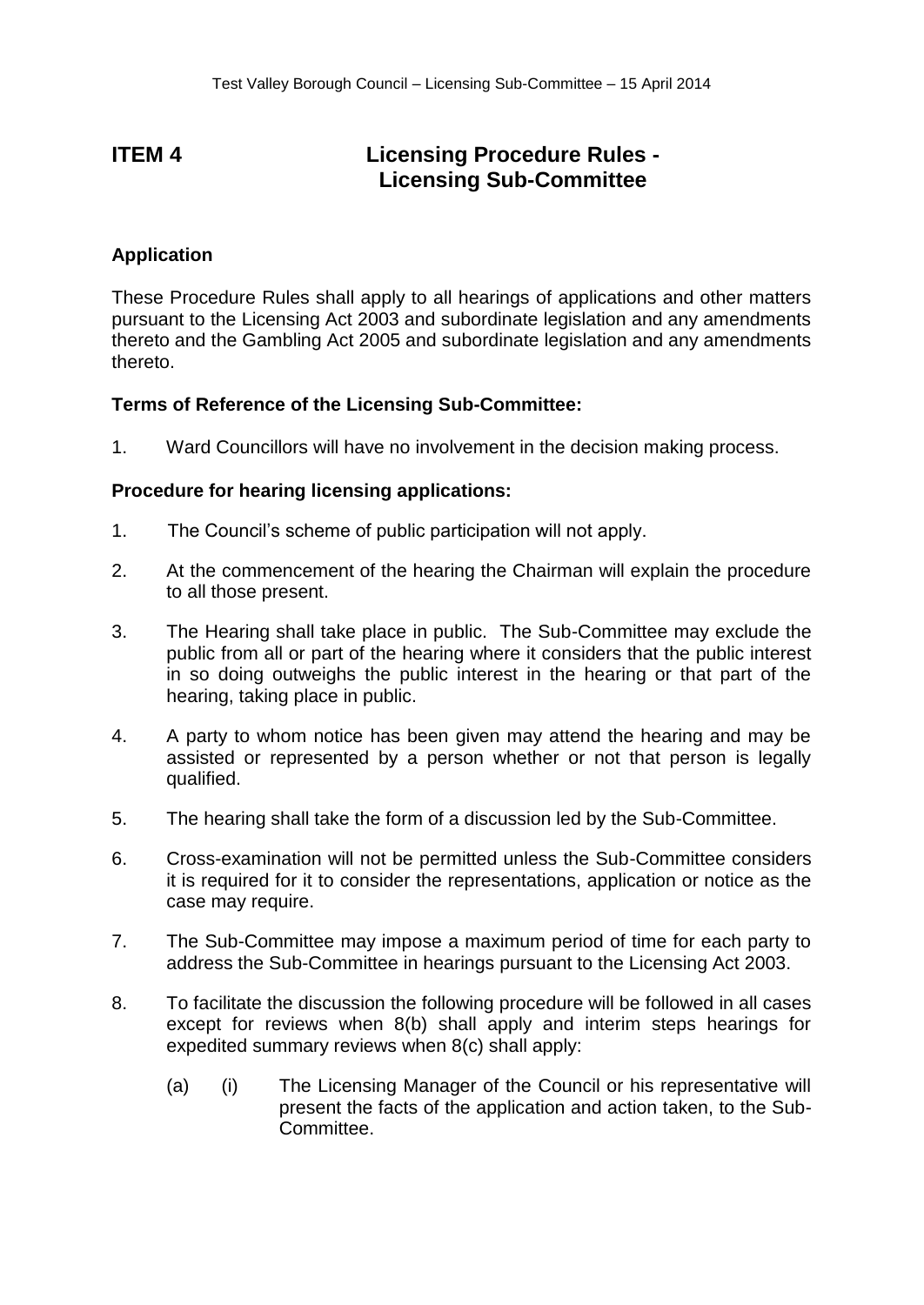- (ii) The Applicant or his representative may address the Sub-Committee.
- (iii) Other parties may address the Sub-Committee in the following order:

Responsible authorities

Interested parties

- (b) (i) The Licensing Manager of the Council or his representative will present the facts of the review and action taken, to the Sub-Committee.
	- (ii) The person requesting the review may address the Sub-Committee.
	- (iii) The licence holder may address the Sub-Committee.
	- (iv) Other parties may address the Sub-Committee in the following order:

Responsible authorities Interested parties

- (c) (i) The Licensing Manager of the Council or his representative will present the facts giving rise to the review, and will outline any action taken, to the Sub-Committee.
	- (ii) The Police officer requesting the review or his representative may address the Sub-Committee.
	- (iii) The licence holder or his representative may address the Sub-Committee.
- 9. The Sub-Committee may permit the applicant or any party to question any other party subject to Rule 6.
- 10. The Members of the Sub-Committee may ask any questions of the Licensing Manager or his representative, or of any party or other person appearing at the hearing.
- 11. Documentary or other evidence may be produced at the hearing with the consent of all the parties.
- 12. Where a party fails to attend or be represented and the Sub-Committee considers it necessary in the public interest it may adjourn the hearing to a specified date or hold the hearing in a party's absence, unless it is a hearing to determine interim steps under an expedited summary review in which case the meeting may proceed in a party's absence.